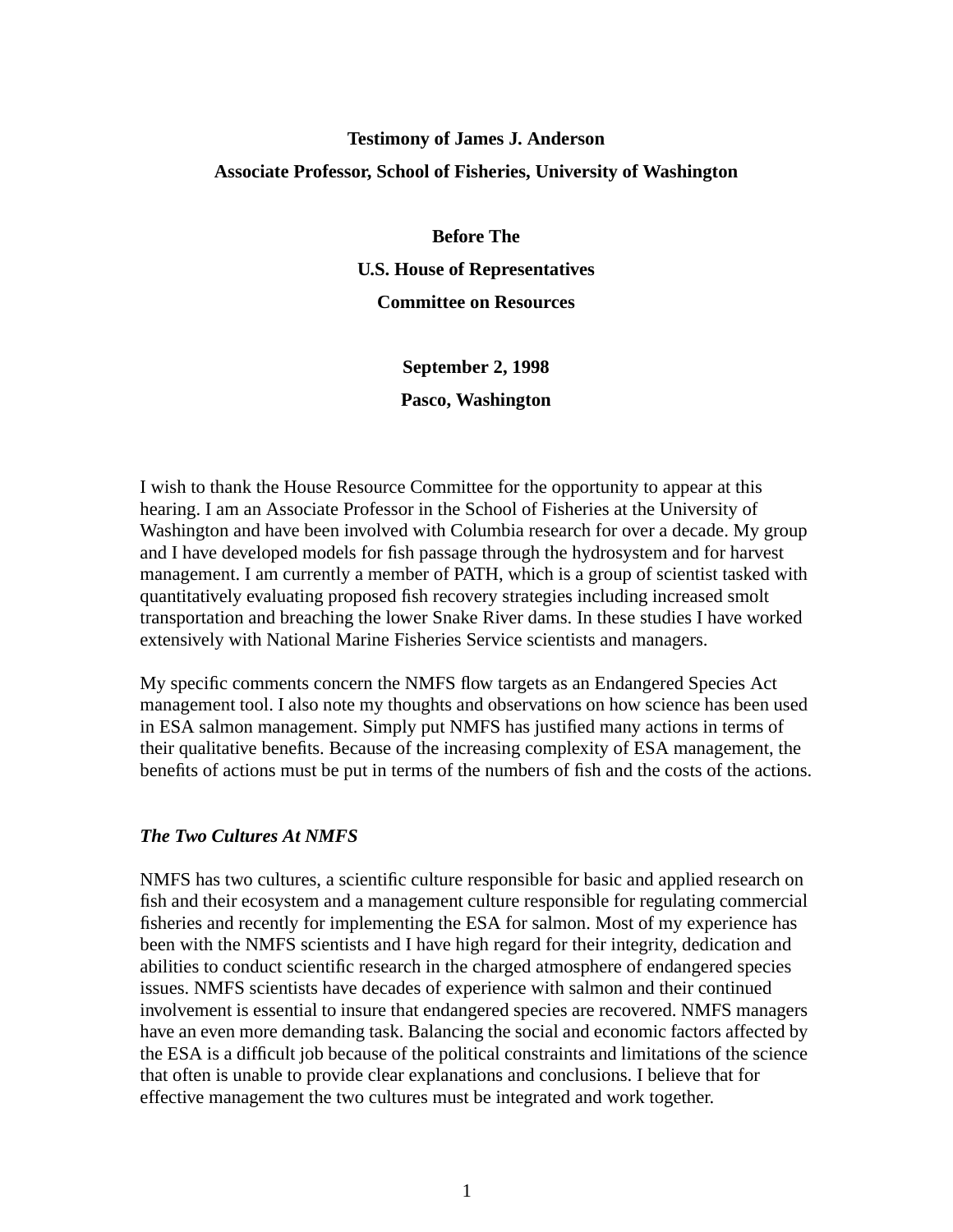#### *Management Lags Science*

The relationship of NMFS science and management is critical to the success and failure of the ESA implementation. A well-known observation in fisheries is that management lags science, sometimes by a decade. Management is not unaware of the recent scientific results, but in the fast moving political arena it is often difficult to resolve the scientific uncertainties to the point that they can be incorporated into management. Consequentially managers typically favor past ideas in making decisions. This is not a surprise considering that management must balance public perceptions as well as the scientific information, and in this regard, the public often takes views derived from their desire for a particular outcome. They often select or reject a scientific result according to whether or not it supports their belief. Managers of ESA resources can not take this approach.

Acceptance of scientific principles is a slow process so it is natural to focus on old beliefs in making decisions. But it is essential for that managers educate the public on the relevance of recent scientific work. NMFS has not always done this. In any case, fisheries managers must not ignore the new research, nor fail to resolve the conflicting claims. It is in this regard that ESA salmon managers need to use the available science and especially for the interim decisions involved with the daily allocation of water resources.

## *Flow Targets*

I will focus on the flow policy of NMFS. A decade ago many fish biologists believed that the Snake River salmon decline was mainly the result of increased fish travel time through the hydrosystem. It was thought that by increasing flow to mimic the predam flows the fish would return to the predam levels. Improved survival studies and model results indicate that a strong increase in fish returns from flow increases is not possible. The current estimate of the impact of flow on spring chinook is a hundred times less than was previously believed. The flow augmentation program may produce a 1% increase in runs, far less than the 1000% needed to recover the spring chinook from its present level.

In developing the Biological Opinion for dam operations in 1995, and again for the mid Columbia stocks in 1998, NMFS did not incorporate the quantitative estimates that challenge the efficacy of flow as a fish recovery action. NMFS, in both instances, called for flow targets during the smolt migration and based the justification on circumstantial and largely outdated evidence. Nowhere in the analyses were quantitative estimates provided. It appears that the underlying NMFS belief was that, although a flow survival relationship can not be demonstrated, it is likely that one exists and therefore it is worth increasing flows to obtain an unspecified benefit in survival.

The recent analysis conducted by PATH has found no evidence that increased flows will significantly increase spring chinook returns, neither directly through improved hydrosystem passage nor indirectly through an unspecified relationship between river flow and post hydrosystem survival. For the subyearling fall chinook migrants the studies do show a relationship between survival and a number of river properties including, temperature, flow, water turbidity and the timing of the migration. My recent analysis of the fall chinook data suggests a relationship between fall chinook smolt survival and fish size. Furthermore, if the operative factor is fish size, then flow augmentation, which may cool the water and initiate early migration, could reduce fish size and decrease survival.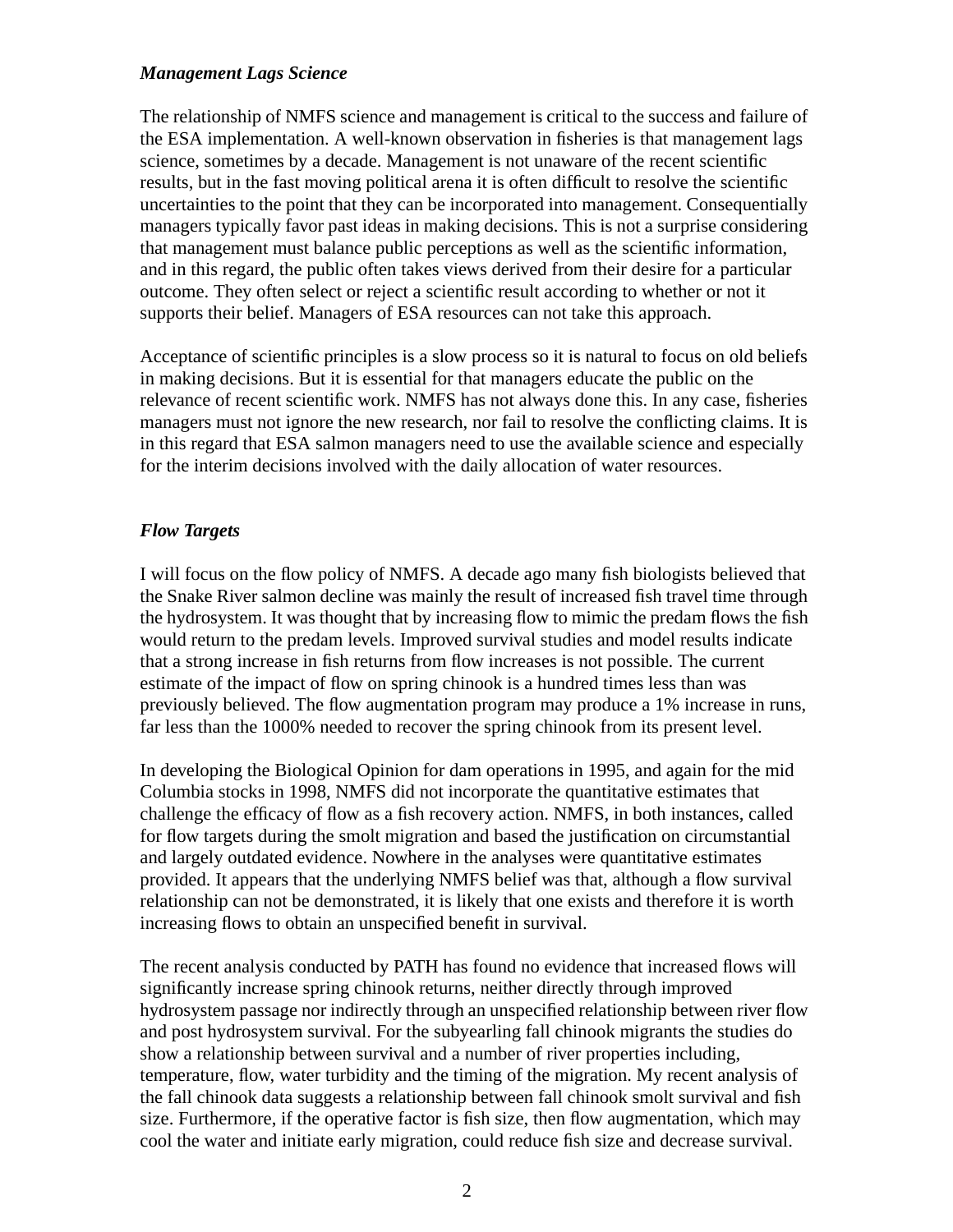The important point here is that, although flow correlates with survival in some years, a correlation is not evidence that increases in flow within a year will improve survival. Flow could be beneficial or detrimental; we simply do not know its affect at this time.

Under these results, no flow survival in spring chinook and uncertainty for fall chinook, NMFS made a policy decision to strongly manage flow, irrespective of proof that it benefits fish. In addition, the flow targets are hydraulically impossible to achieve in below average water years. Furthermore, NMFS has been inflexible in reevaluating the flow targets in light of the new information and it has not aggressively pursued a resolution of the scientific claims on the impacts of flow.

## *Water Withdrawal Policy*

To support the flow targets NMFS imposed a moratorium on new water withdrawals in the Columbia and Snake River basins. Where and when water is withdrawn is clearly important to the level of impact it has on fish. A water withdrawal above spawning grounds may impact egg survival but the same withdrawal in the mainstem will have virtually no impact on smolt survival. The NMFS policy does not distinguish these differences. It is inflexible to the individual needs of water users and the varying impact of water on fish. This failure to quantify individual actions will not work in the long term where demands for salmon restoration increasingly confront the demands for water. Since the demands for both will only increase it is essential to quantitatively assess the impacts of withdrawals on a case by case basis using the best available models and data.

#### *Putting Numbers On Actions*

For two decades now regional fish recovery actions have been justified on the grounds that they appear to benefit to fish. There has been few quantitative assessments of the actions, few peer reviews of the claims, and little flexibility in allocating resources. Although the region, through groups such as PATH, is now attempting to put numbers and probabilities on the impact of actions, only a limited number of issues are being addressed. Issues, such as the evaluation of the flow targets and water withdrawal moratoriums, are not being addressed.

I believe that the atmosphere of distrust and adversity in managing threatened and endangered salmon is to some degree, because managers have failed to quantify results and challenge unsupportable claims on the benefits or detriments of actions. Instead of addressing issues in terms of the numerical cost and benefits and ranking actions by their effectiveness NMFS has used inflexible targets and moratoriums. These qualitative and largely intuitive approaches to management encourages fish advocates to misuse the scientific information and push for unrealistic demands and it forces water users into resolving issues through the courts and governmental intervention.